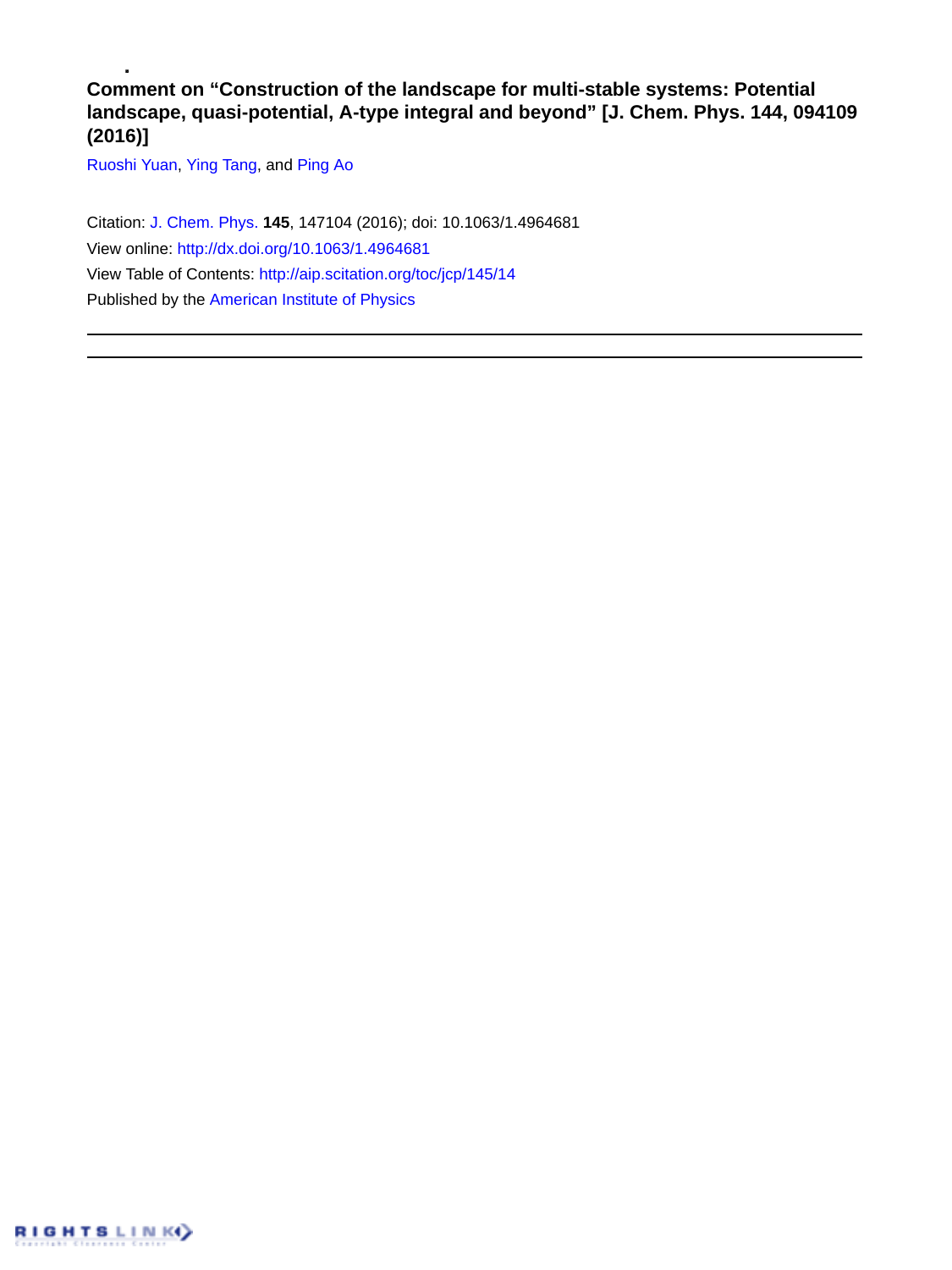

## **[Comment on "Construction of the landscape for multi-stable systems:](http://dx.doi.org/10.1063/1.4964681) [Potential landscape, quasi-potential, A-type integral and beyond"](http://dx.doi.org/10.1063/1.4964681) [\[J. Chem. Phys. 144, 094109 \(2016\)\]](http://dx.doi.org/10.1063/1.4964681)**

Ruoshi Yuan,<sup>1</sup> Ying Tang,<sup>1,2</sup> and Ping Ao<sup>1</sup>

<sup>1</sup>*Key Laboratory of Systems Biomedicine, Ministry of Education, Shanghai Center for Systems Biomedicine, Shanghai Jiao Tong University, Shanghai 200240, China* <sup>2</sup>*Department of Physics and Astronomy, Shanghai Jiao Tong University, Shanghai 200240, China*

(Received 5 April 2016; accepted 12 July 2016; published online 14 October 2016)

[\[http:](http://dx.doi.org/10.1063/1.4964681)//[dx.doi.org](http://dx.doi.org/10.1063/1.4964681)/[10.1063](http://dx.doi.org/10.1063/1.4964681)/[1.4964681\]](http://dx.doi.org/10.1063/1.4964681)

Recently Zhou and Li  $(ZL)^1$  $(ZL)^1$  extensively discussed connections among three known ways of finding potential landscapes for generic nonequilibrium processes in biology, chemistry, engineering, and physics described by stochastic differential equations (SDEs). Some interesting questions were formulated, along with a few insightful results. They speculated that a set of differential equations proposed 10 years ago, referred to as "SDE decomposition" by ZL, would have generally no unique solution. In this comment, we show that such speculation is not supported by either mathematical or physical reasoning. A few more points raised by ZL are further clarified.

We first show mathematically ZL's "non-uniqueness proof" is invalidated by counterexamples. The existence and uniqueness of the "SDE decomposition" have been explicitly and rigorously demonstrated for a class of important stochastic processes: linear stochastic processes including those of Ornstein-Uhlenbeck. Note that these systems are covered by ZL's "non-uniqueness proof." If the drift term  $f(q) = Fq$ and any two eigenvalues  $\lambda_i$  and  $\lambda_j$  of the matrix *F* satisfying  $\lambda_i + \lambda_j \neq 0$ , the existence and uniqueness of  $[S + A]$  (*S* and *A* are independent of state variable provided as a boundary condition) in the whole state space are guaranteed by a theorem on Lyapunov equation.<sup>[2](#page-2-1)[,3](#page-2-2)</sup> The condition  $\lambda_i + \lambda_j \neq 0$ is actually not essential as already demonstrated<sup>[4](#page-2-3)</sup> and an explicit expression was obtained. Hence, the speculation on the general non-uniqueness by ZL is incorrect.

The uniqueness of the "SDE decomposition" may be suggested from physics side, too. The two fluctuation-dissipation relations<sup>[5](#page-2-4)</sup>  $\sigma(\mathbf{q})\sigma(\mathbf{q})^t = 2\varepsilon D(\mathbf{q})$  and  $\tilde{\sigma}(\mathbf{q})\tilde{\sigma}(\mathbf{q})^t = 2\varepsilon S(\mathbf{q})$  define the diffusion matrix  $D(\mathbf{q})$  and the friction  $= 2\varepsilon S(q)$  define the diffusion matrix  $D(q)$  and the friction matrix  $S(\mathbf{q})$ , respectively. The transverse matrix  $A(\mathbf{q})$  can be related to an effective magnetic field. The physical meanings of *S*(q) and *A*(q) were apparently not used by ZL. They can be in principle measured independently. It is unlikely in a real physical process that two sets of results could be obtained.

The "SDE decomposition"<sup>[6](#page-2-5)[,7](#page-2-6)</sup> decomposes an SDE into three components: a potential function  $\phi(\mathbf{q})$  (a scalar function), a friction matrix *S*(q) (symmetric and semi-positive definite), and a conservative force represented by a transverse matrix *A*(q) (antisymmetric). Matrices *S*(q) and *A*(q) are determined by the potential condition  $(Eq. (1a))$  $(Eq. (1a))$  and the generalized Einstein relation (Eq. [\(1b\)\)](#page-1-1),

<span id="page-1-1"></span><span id="page-1-0"></span>
$$
\nabla \times \{ [S(\mathbf{q}) + A(\mathbf{q})] \mathbf{f}(\mathbf{q}) \} = 0,
$$
 (1a)

$$
[S(\mathbf{q}) + A(\mathbf{q})]D(\mathbf{q})[S(\mathbf{q}) - A(\mathbf{q})] = S(\mathbf{q}), \quad (1b)
$$

where  $f(q)$  is the deterministic drift velocity and  $D(q)$  the diffusion matrix given by the SDE. The  $\nabla \times \mathbf{x} = \partial_i x_i - \partial_j x_i$ for arbitrary n-dimensional vector **x**. In principle, the  $n^2$ unknowns in  $[S(q) + A(q)]$  can be uniquely determined by solving the  $n(n-1)/2$  partial differential equations (PDEs) in Eq. [\(1a\)](#page-1-0) *under boundary conditions for matrices S*(q) *and A*(q) *set by the problem under study*, together with the  $n(n+1)/2$  equations given by Eq. [\(1b\)](#page-1-1)  $(n^2$  unknowns and  $n^2$ <br>equations) Eqs. (1a) and (1b) are the same as Eqs. (28a) and equations). Eqs.  $(1a)$  and  $(1b)$  are the same as Eqs.  $(28a)$  and (28b) in Ref. [1.](#page-2-0)

Equation [\(1\)](#page-1-1) may be transformed into a more standard but equivalent form (when  $[S + A]$  is invertible). Notice that Eq. [\(1b\)](#page-1-1) implies a relation that  $[S + A] = [D + Q]^{-1}$ , where  $Q$  is an antisymmetric matrix. We therefore rewrite Eqs.  $(1a)$ and  $(1b)$  as l.

<span id="page-1-2"></span>
$$
\nabla \times \left\{ [D(\mathbf{q}) + Q(\mathbf{q})]^{-1} \mathbf{f}(\mathbf{q}) \right\} = 0, \tag{2}
$$

where the  $n(n-1)/2$  PDEs determine the  $n(n-1)/2$ unknowns in the antisymmetric matrix *Q* with necessary boundary conditions for *Q*. Based on the theory of PDE, the existence and uniqueness of solution are guaranteed at least locally<sup>[8](#page-2-7)</sup> for this quasi-linear first order PDE.<sup>[9](#page-2-8)</sup> It should be pointed out that such general reasoning for uniqueness was also used by ZL for the solution of the Hamilton-Jacobi Equation (HJE) for the potential function,  $1,7$  $1,7$ 

<span id="page-1-3"></span>
$$
\mathbf{f}(\mathbf{q}) \cdot \nabla \phi(\mathbf{q}) + \nabla \phi(\mathbf{q}) \cdot D(\mathbf{q}) \cdot \nabla \phi(\mathbf{q}) = 0.
$$
 (3)

In fact, ZL have already argued the general existence of the SDE decomposition. A proper boundary condition can then be found by iteratively narrow down a condition to eliminate multiple solutions. For real systems, such a boundary condition for uniqueness may be naturally obtained. With the existence and uniqueness of SDE decomposition settled generally, we turn to the toy model of a diffusion process on the circle  $S[0, 1]$  $S[0, 1]$  $S[0, 1]$  in ZL.<sup>1</sup> We noted that it indeed reveals an additional feature largely overlooked, apparently even not noticed by ZL: The steady state distribution is generally not determined by the potential function in the form of Boltzmann-Gibbs distribution. There is no question to have

RIGHTSLINK()